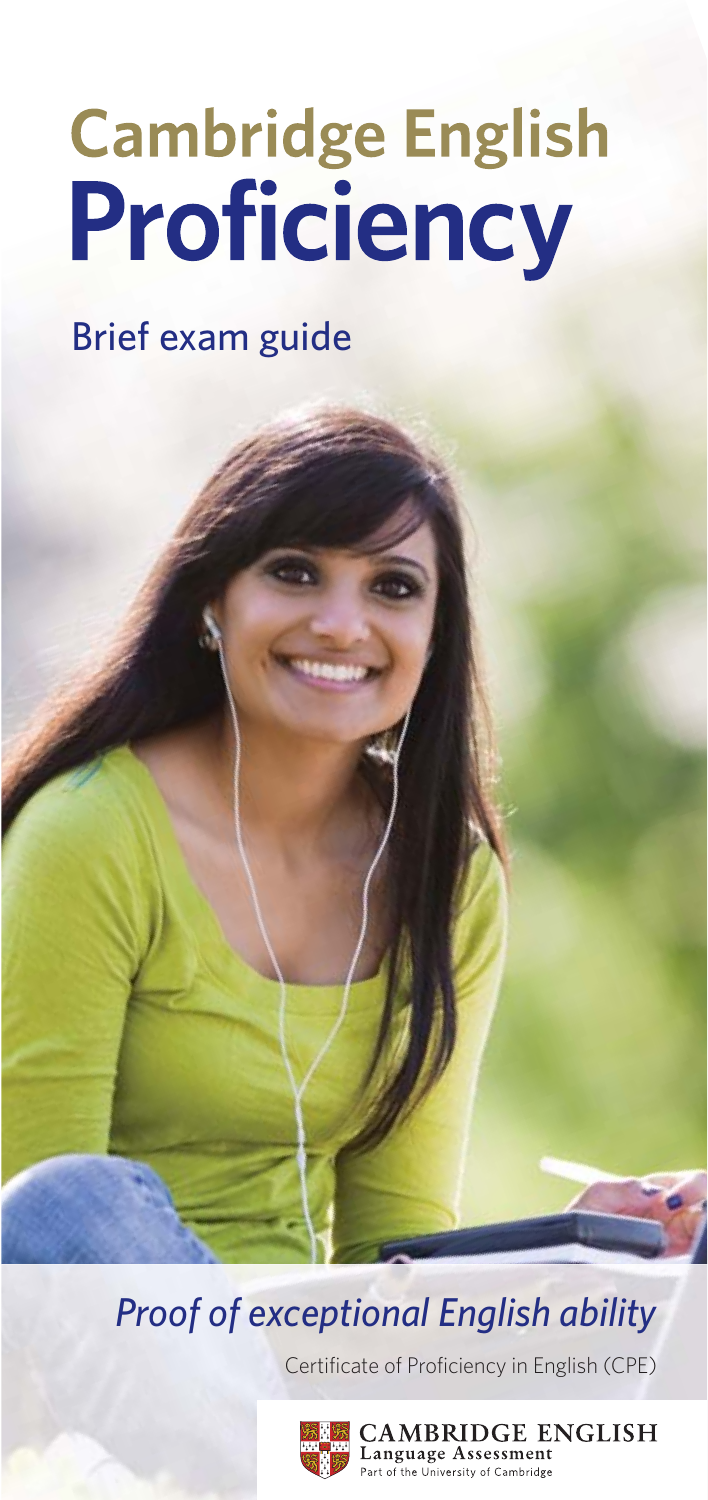### Demonstrate exceptional English

With Cambridge English: Proficiency you show the world that you have the English to study or work at the highest levels. It shows you can communicate with fluency and sophistication like a native speaker.

#### Show universities and employers you are the best

The exam is accepted by thousands of leading businesses and educational institutions worldwide, including Dell and McGill University (Canada).

#### Take pride in your achievement

................................... 

.....................

................

Passing this exam gives you one of the most valuable English qualifications in the world. It is an achievement to be really proud of.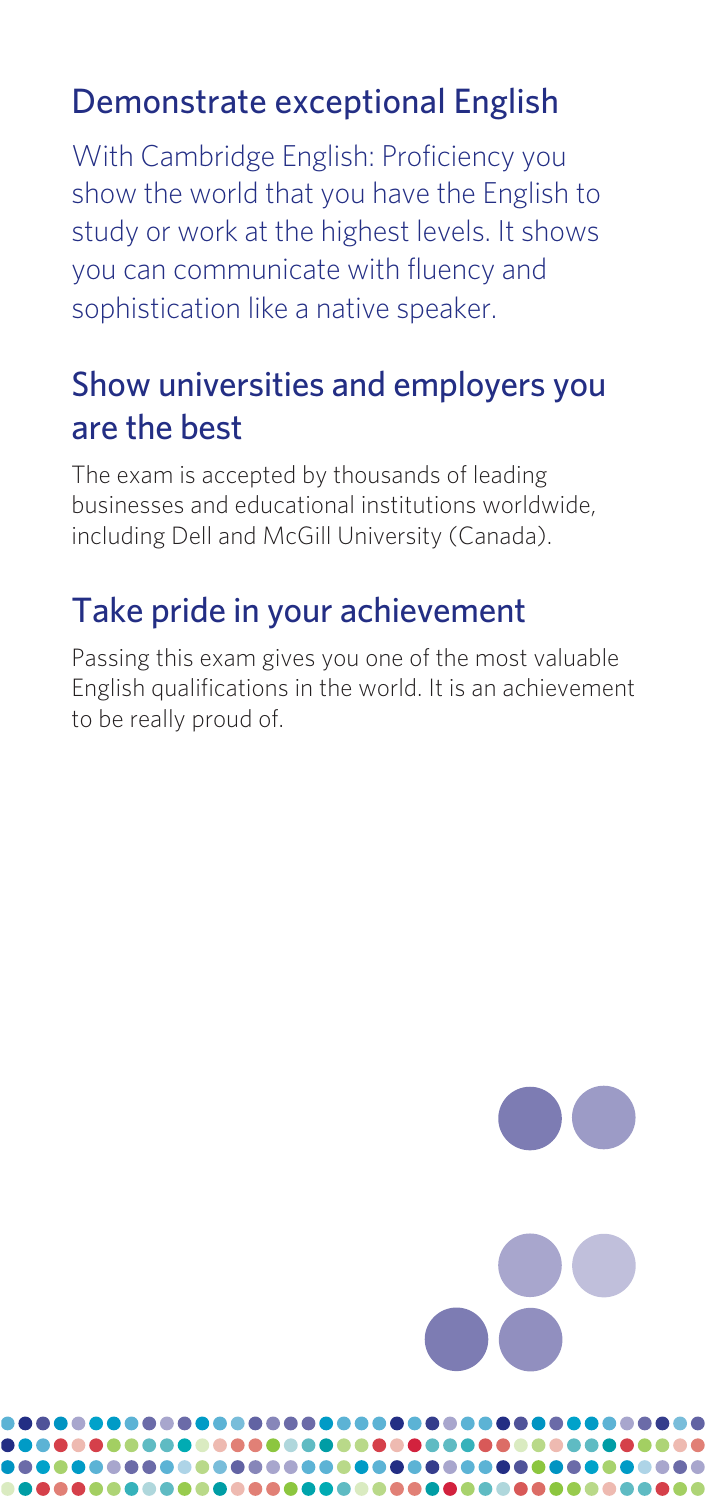#### What level is the exam?

The exam focuses on Level C2 – the highest level of the Common European Framework of Reference for Languages (CEFR).

#### What's in the exam?

The exam is designed to be fair to people of all nationalities and linguistic backgrounds and is supported by a dedicated research programme.

It covers all four language skills (Reading, Writing, Listening and Speaking) and knowledge of grammar and vocabulary.

| Reading and<br>Use of English:<br>1 hour 30 minutes | Shows you can deal with<br>different types of text and<br>demonstrate knowledge<br>and control of the English<br>language.  |
|-----------------------------------------------------|-----------------------------------------------------------------------------------------------------------------------------|
| Writing:<br>1 hour 30 minutes                       | Shows you can write a variety<br>of text types, such as essays<br>and proposals.                                            |
| Listening:<br>40 minutes                            | Shows you can follow a range<br>of spoken materials, such as<br>lectures and interviews.                                    |
| Speaking:<br>16 minutes                             | Shows you can communicate<br>in a real-life context. You take<br>the test face to face with one<br>or two other candidates. |

Reading and Use of English is worth 40% of the marks, and each of the other papers is worth 20%.

Download sample papers www.cambridgeenglish.org/proficiency

.............



**www.cambridgeenglish.org/proficiency**

...................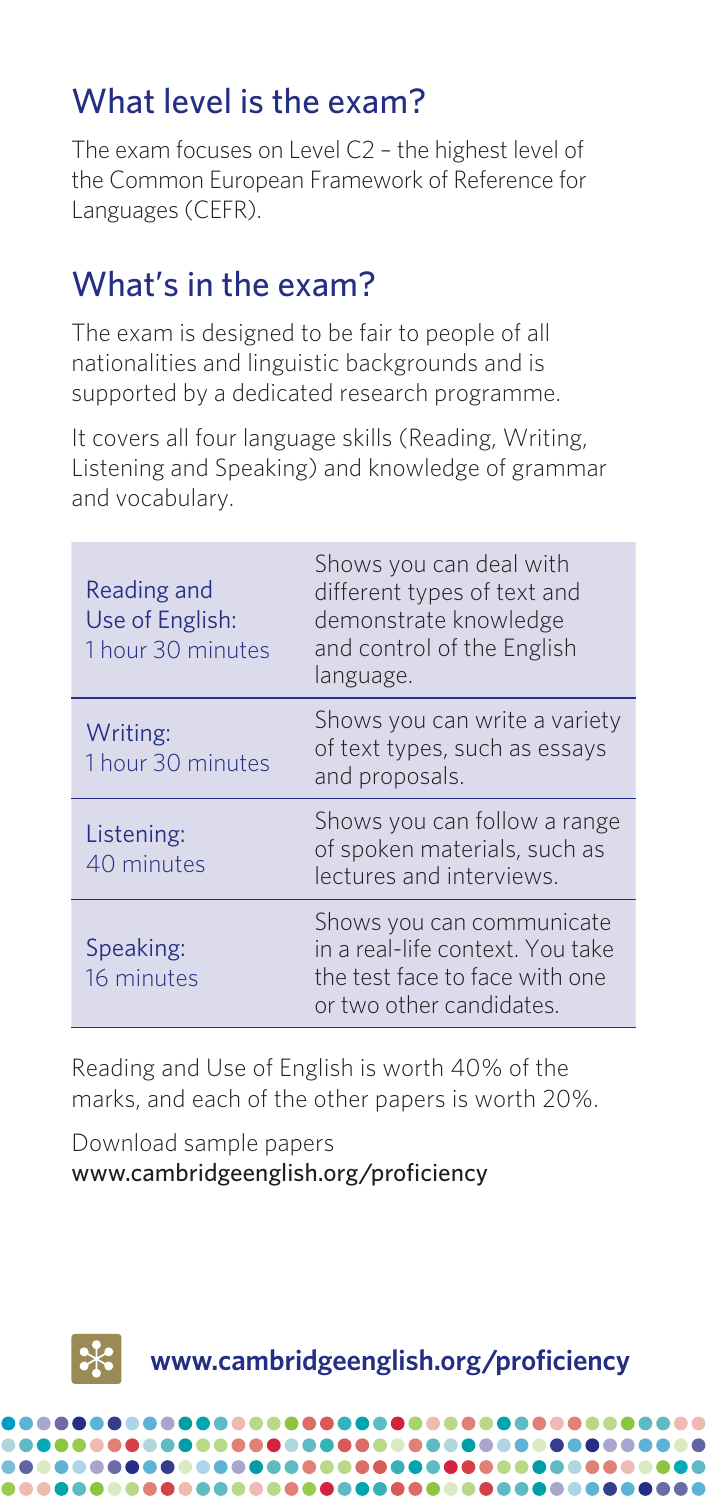Cambridge English: Proficiency helped me get into my dream drama school and gave me the confidence to perform in English in front of thousands of people.

Alberto Prandini Cambridge English: Proficiency certificate holder, Actor and Director

....

.........

 $\bullet$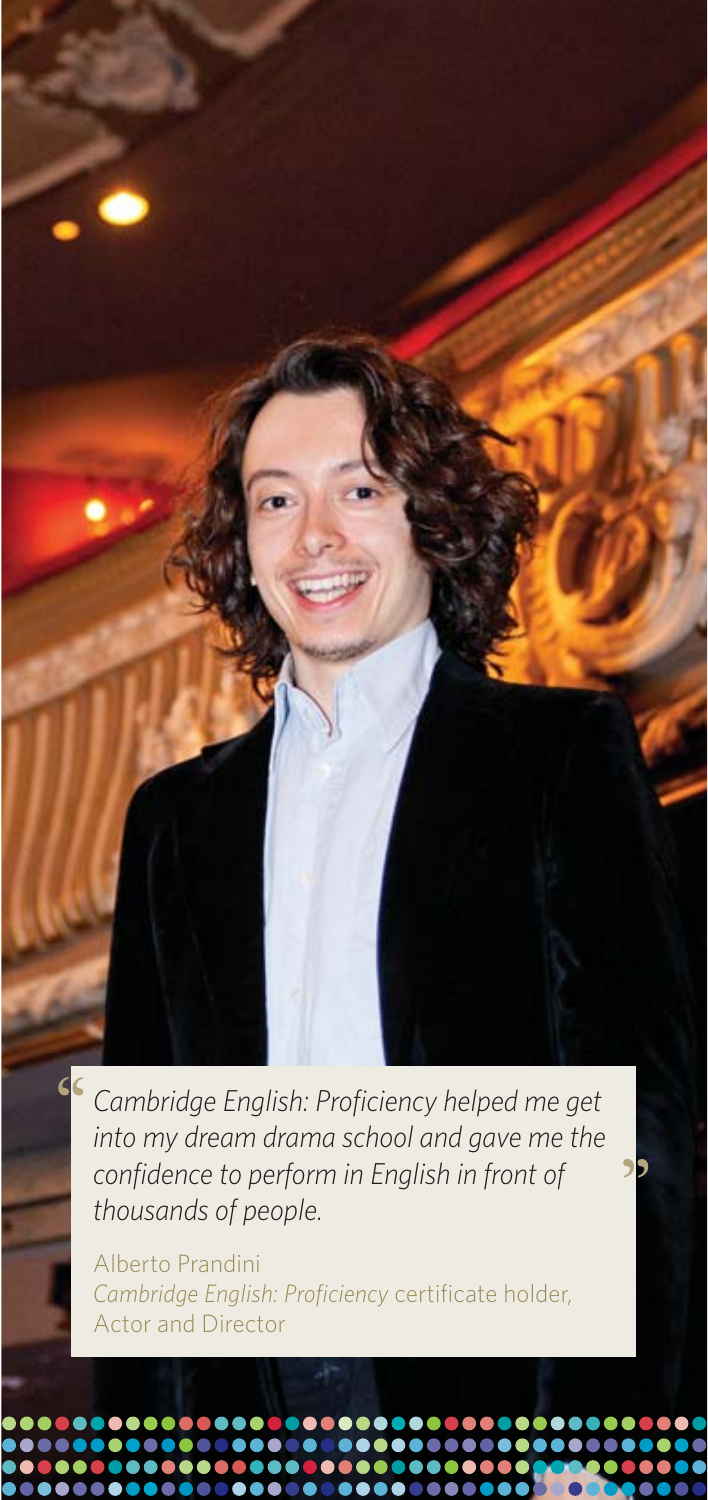### Show you are the best

- Demonstrate an extremely high level of English language skills
- **Prove you have the fluency and confidence** to function at the very highest levels of academic and professional life
- Gain a valuable qualification that is accepted worldwide

# **13,000+** organisations worldwide trust Cambridge English exams

#### Register now

You can take the exam on paper or on computer.

#### Step 1 – Test your level

See if *Cambridge English: Proficiency* is the right exam for you – take our free online test at www.cambridgeenglish.org/testyourenglish

#### Step 2 – Contact your local exam centre

Your local centre can give you details of dates, costs, how to prepare and how to register for an exam. Find your nearest centre at www.cambridgeenglish.org/centres

#### Step 3 – Get started on your preparation

Find a wide range of support, including official Cambridge English preparation materials, at www.cambridgeenglish.org/proficiency